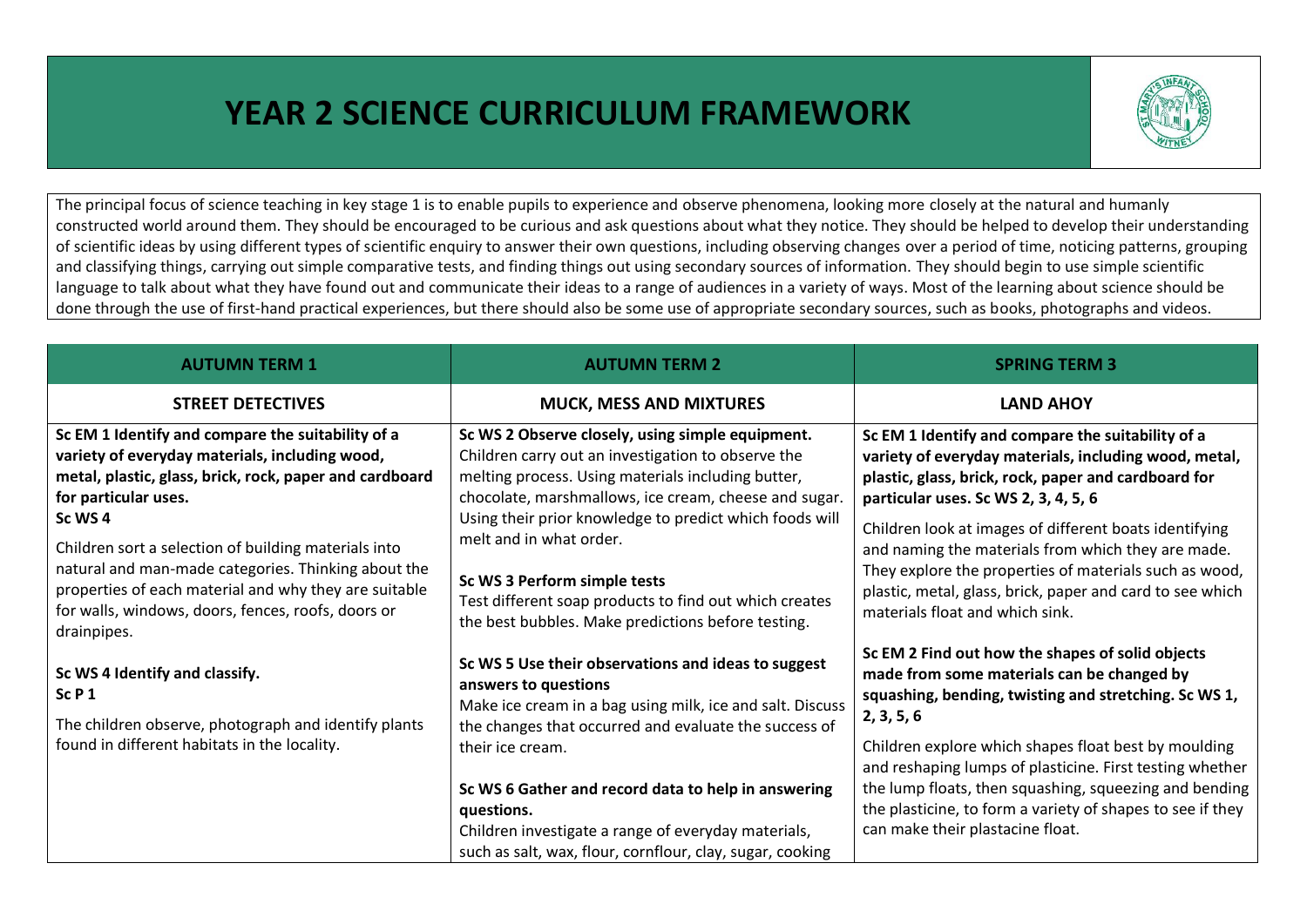|                                                                                                                                                                                                                                                                                                                                                                                                                                                                                                                                                                                                                                         | oil, glitter and shaving foam to find out how each one<br>changes when it is mixed with water. They make<br>predictions before mixing and create a simple table to<br>record their results.<br>Sc EM 2 Find out how the shapes of solid objects<br>made from some materials can be changed by<br>squashing, bending, twisting and stretching.<br>Children make a model using Playdough, writing words<br>to describe how they are changing the shape of the<br>playdough as they do such as 'bending' and 'twisting'.                                                                                                                                                                           |                                                                                                                                                                                                                                                                                                                                                                                                                                                                                                                                                                                                                                                                                        |
|-----------------------------------------------------------------------------------------------------------------------------------------------------------------------------------------------------------------------------------------------------------------------------------------------------------------------------------------------------------------------------------------------------------------------------------------------------------------------------------------------------------------------------------------------------------------------------------------------------------------------------------------|-------------------------------------------------------------------------------------------------------------------------------------------------------------------------------------------------------------------------------------------------------------------------------------------------------------------------------------------------------------------------------------------------------------------------------------------------------------------------------------------------------------------------------------------------------------------------------------------------------------------------------------------------------------------------------------------------|----------------------------------------------------------------------------------------------------------------------------------------------------------------------------------------------------------------------------------------------------------------------------------------------------------------------------------------------------------------------------------------------------------------------------------------------------------------------------------------------------------------------------------------------------------------------------------------------------------------------------------------------------------------------------------------|
| <b>SPRING TERM 4</b>                                                                                                                                                                                                                                                                                                                                                                                                                                                                                                                                                                                                                    | <b>SUMMER TERM 5</b>                                                                                                                                                                                                                                                                                                                                                                                                                                                                                                                                                                                                                                                                            | <b>SUMMER TERM 6</b>                                                                                                                                                                                                                                                                                                                                                                                                                                                                                                                                                                                                                                                                   |
| THE SCENTED GARDEN                                                                                                                                                                                                                                                                                                                                                                                                                                                                                                                                                                                                                      | <b>WRIGGLE AND CRAWL</b>                                                                                                                                                                                                                                                                                                                                                                                                                                                                                                                                                                                                                                                                        | <b>TOWERS, TUNNELS AND TURRETS</b>                                                                                                                                                                                                                                                                                                                                                                                                                                                                                                                                                                                                                                                     |
| Sc P 1 Observe and describe how seeds and bulbs<br>grow in mature plants.<br>Plant sweet pea seas in eco-friendly plant pots made<br>from newspaper and tape. Care for the seeds, placing<br>them in a sunny spot in the classroom and watering<br>them daily<br>Sc P 2 Find out and describe how plants need water,<br>light and a suitable temperature to grow and stay<br>healthy<br>Plant fast-growing seeds and bulbs to grow a 'pizza'<br>garden. Include ingredients such as tomatoes, basil,<br>onions, rocket, spinach, peppers and oregano. Make a<br>list of daily jobs that will need to be done to care for<br>the plants. | Sc A 2 Find out about and describe the basic needs of<br>animals, including humans, for survival (water, food<br>and air).<br>Children take part in a 'Minibeast Hunt' to see what<br>minibeasts they can find and recording where they find<br>them. Children look carefully at the creatures collected<br>using magnifying glasses.<br>Sc WS 1 Ask simple questions and recognise that they<br>can be answered in different ways. Sc A 2; Sc WS 2, 4,<br>5<br>We create a class minibeast home to enable us to keep,<br>observe and care for a range of minibeasts. As a class,<br>children devise a range of questions that can be<br>arranged into the following categories: those that can | Sc WS 3 Perform simple tests. Sc WS 1, 2, 5<br>As a class children investigate and look at why bridges<br>are shaped in different ways.<br>Sc: LT & H 3 Identify and name a variety of plants and<br>animals in their habitats, including micro habitats<br>Sc LT 2 Identify that most living things live in habitats<br>to which they are suited and describe how different<br>habitats provide for the basic needs of different kinds<br>of animals and plants, and how they depend on each<br>other.<br>Children learn about tunnelling animals such as moles,<br>rabbits and badgers. They choose an animal on which<br>to focus, discovering key facts about their lifecycles and |
| Sc WS 2 Observe closely, using simple equipment<br>Explore a range of garden herbs using all the senses.<br>Talk about how herbs feel, smell and taste. Describe<br>which smells they like and don't like and explain why.<br>Order the smells according the preference or strength.                                                                                                                                                                                                                                                                                                                                                    | be answered by immediate observation, those that<br>need further observation or research and those that<br>may require a test.<br>Sc A 1 Notice that animals, including humans, have                                                                                                                                                                                                                                                                                                                                                                                                                                                                                                            | how they are adapted for life underground.<br>In addition, children construct paper chain food chains<br>to discover where each burrowing animal is in the food<br>chain and how different kinds of animals and plants<br>depend on each other.                                                                                                                                                                                                                                                                                                                                                                                                                                        |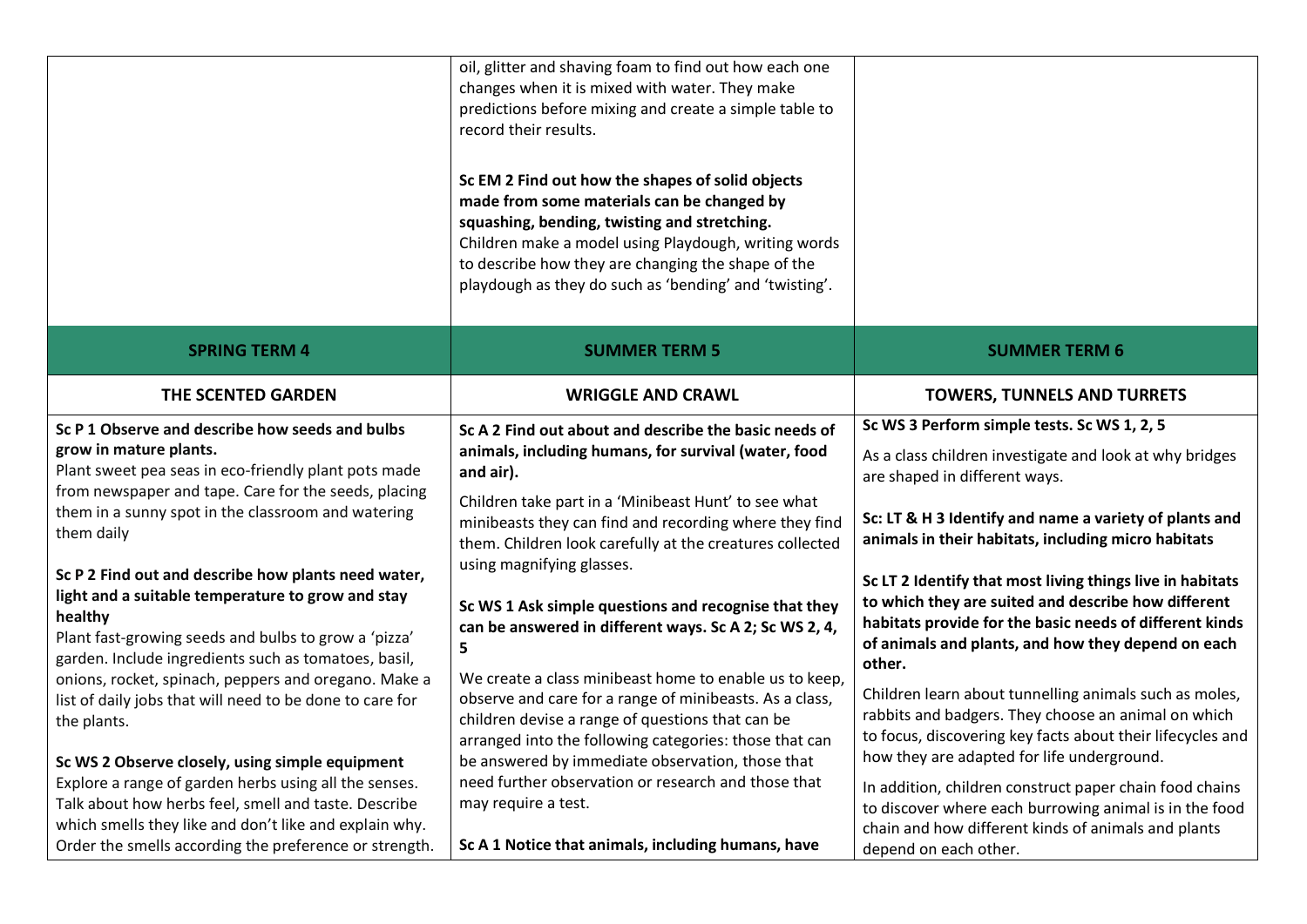| Sc WS 4 Identify and classify<br>Explore a range of smells using sensory tubs. What can<br>they smell? What might be inside? Sort smells into<br>those they like and those they don't like. Do the smells<br>remind them of anything?                                                                                                                                                                                                                                 | offspring which grow into adults. Sc WS 4<br>Children learn about the life cycle of a honey bee,<br>including their egg, larval, pupal, and adult stages. They<br>draw the bee's life cycle in a diagrammatic form and<br>label accordingly, adding short captions to explain each<br>stage.                                                                       |
|-----------------------------------------------------------------------------------------------------------------------------------------------------------------------------------------------------------------------------------------------------------------------------------------------------------------------------------------------------------------------------------------------------------------------------------------------------------------------|--------------------------------------------------------------------------------------------------------------------------------------------------------------------------------------------------------------------------------------------------------------------------------------------------------------------------------------------------------------------|
| Sc WS 5 Use observations and ideas to suggest<br>answers to questions.<br>Match the five senses to images of body parts that we<br>use for each sense. Imagine what it might be like to<br>lose one or more of their senses by wearing a blindfold<br>and trying to eat cereal, blocking their ears and trying t<br>follow instructions or holding their nose and eating an<br>apple or onion. Talk about what it feels like to lose a                                | Sc WS 5 Use their observations and ideas to suggest<br>answers to questions. Sc WS 2, 4; Sc A 2<br>Children find out how a minibeast's appearance can<br>help it avoid being eaten. Looking at a range of<br>camouflaged creatures, such as the peppered moth,<br>stick insect and shield bug and contrasting these to<br>brighter minibeasts such as butterflies. |
| sense.<br>Sc WS 6 Gather and record data to help in answering<br>questions<br>Explore a range of cacti of different shapes and sizes.<br>Group them according to their features and talk about<br>why they have sorted them in a particular way. Find<br>out their different features, characteristics and<br>conditions they need to grow well. Use a range of<br>information sources such as books, leaflets and the<br>web, and record findings in different ways. | Sc LT 3 Identify and name a variety of plants and<br>animals in their habitats, including microhabitats.<br>Explore small trees and bushes in the local<br>environment to discover what's hiding in them. Use<br>simple classification keys or pictures to identify species<br>found and create a tally chart to record the different<br>types and frequency.      |
|                                                                                                                                                                                                                                                                                                                                                                                                                                                                       | Sc LT 4 Describe how animals obtain their food from<br>plants and other animals, using the idea of a simple<br>food chain, and identify and name different sources of<br>food.                                                                                                                                                                                     |
| $\mathbf{A} \mathbf{A} \mathbf{A} = \mathbf{A} \mathbf{A} + \mathbf{A} \mathbf{A} + \mathbf{A} \mathbf{A} + \mathbf{A} \mathbf{A} + \mathbf{A} \mathbf{A} + \mathbf{A} \mathbf{A} + \mathbf{A} \mathbf{A} + \mathbf{A} \mathbf{A} + \mathbf{A} \mathbf{A} + \mathbf{A} \mathbf{A} + \mathbf{A} \mathbf{A} + \mathbf{A} \mathbf{A} + \mathbf{A} \mathbf{A} + \mathbf{A} \mathbf{A} + \mathbf{A} \mathbf{A} + \mathbf{A}$                                               | Find out what animals eat butterflies, such as birds,<br>toads and dragonflies and then learn about the<br>creatures that in turn eat those animals. Construct a<br>food chain to show what they have discovered.                                                                                                                                                  |

## **Working scientifically**

Pupils are taught to use the following practical scientific methods, processes and skills through the teaching of the programme of study content:

- asking simple questions and recognising that they can be answered in different ways
- observing closely, using simple equipment
- performing simple tests
- identifying and classifying
- using their observations and ideas to suggest answers to questions